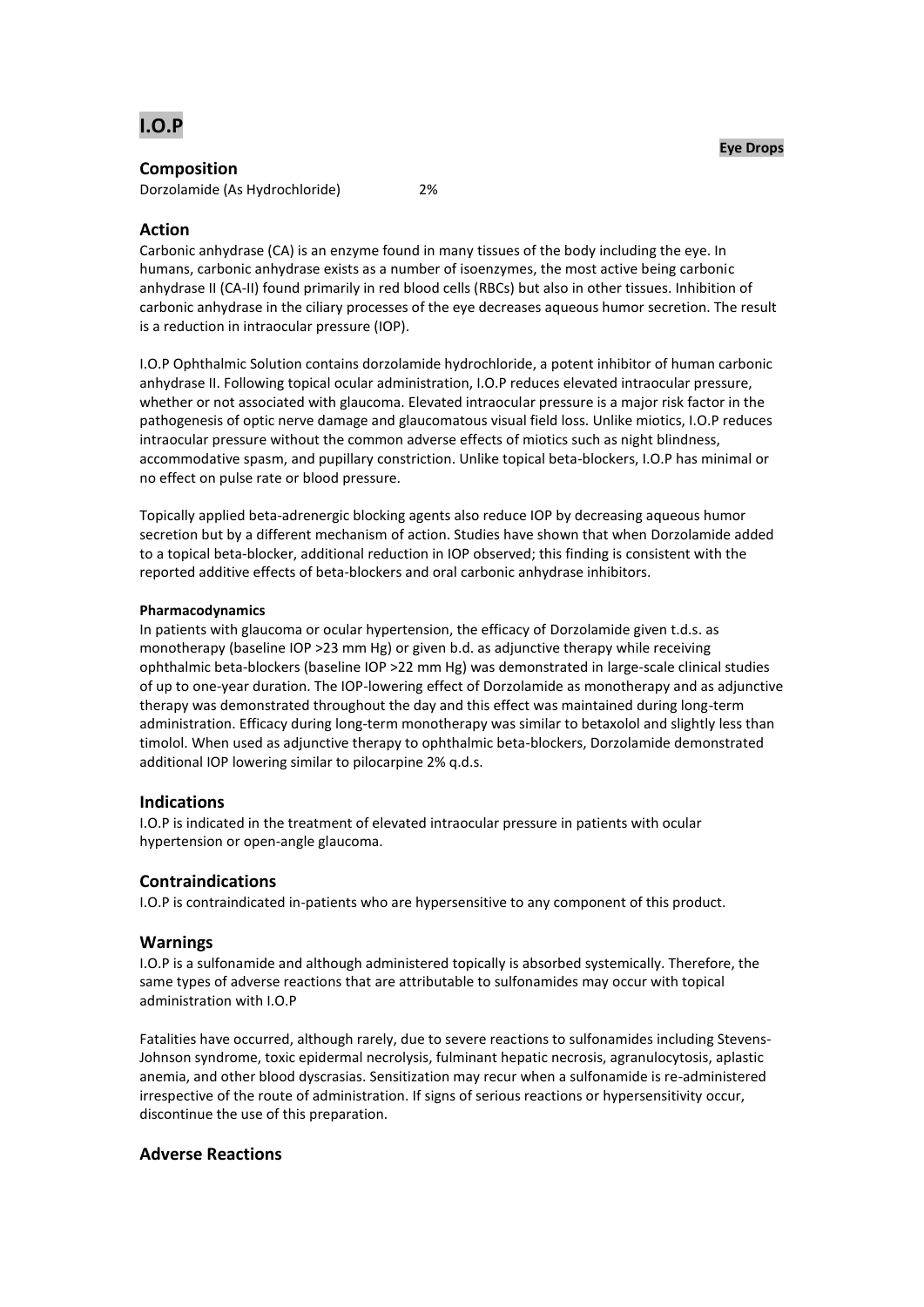The most frequent adverse events associated with Dorzolamide were ocular burning, stinging, or discomfort immediately following ocular administration (approximately one-third of patients). Approximately one- quarter of patients noted a bitter taste following administration. Superficial punctate keratitis occurred in 10-15% of patients and signs and symptoms of ocular allergic reaction in approximately 10%. Events occurring in approximately 1-5% of patients were blurred vision, tearing, dryness, and photophobia. Other ocular events and systemic events were reported infrequently, including headache, nausea, asthenia/fatigue; and, rarely, skin rashes, urolithiasis, and iridocyclitis.

## **Precautions**

### **General**

Carbonic anhydrase activity has been observed in both the cytoplasm and around the plasma membranes of the corneal endothelium. The effect of continued administration of I.O.P on the corneal endothelium has not been fully evaluated.

The management of patients with acute angle-closure glaucoma requires therapeutic interventions in addition to ocular hypotensive agents. Dorzolamide has not been studied in patients with acute angleclosure glaucoma.

Dorzolamide has not been studied in patients with hepatic impairment and should therefore be used with caution in such patients.

In clinical studies, local ocular adverse effects, primarily conjunctivitis and lid reactions, were reported with chronic administration of Dorzolamide. Many of these reactions had the clinical appearance and course of an allergic-type reaction that resolved upon discontinuation of drug therapy. If such reactions are observed, Dorzolamide should be discontinued and the patient evaluated before considering restarting the drug.

There is a potential for an additive effect on the known systemic effects of carbonic anhydrase inhibition in patients receiving an oral carbonic anhydrase inhibitor and Dorzolamide. The concomitant administration of Dorzolamide and oral carbonic anhydrase inhibitors is not recommended.

There have been reports of bacterial keratitis associated with the use of multiple dose containers of topical ophthalmic products. Patients who, in most cases, had a concurrent corneal disease or a disruption of the ocular epithelial surface had inadvertently contaminated these containers.

The preservative in I.O.P, benzalkonium chloride, may be absorbed by soft contact lenses. I.O.P. should not be administered while wearing soft contact lenses.

### **Pregnancy**

#### *Category C*

Animal reproduction studies have shown an adverse effect on the fetus and there are no adequate and well-controlled studies in humans, but potential benefits may warrant use of the drug in pregnant women despite potential risks.

#### **Nursing Mothers**

It is unknown whether this drug is excreted in human milk. Because many drugs are excreted in human milk and because of the potential for serious adverse reactions in nursing infants from Dorzolamide, a decision should be made whether to discontinue nursing or to discontinue the drug, taking into account the importance of the drug to the mother.

#### **Pediatric Use**

Safety and effectiveness in children have not been established.

### **Geriatric Use**